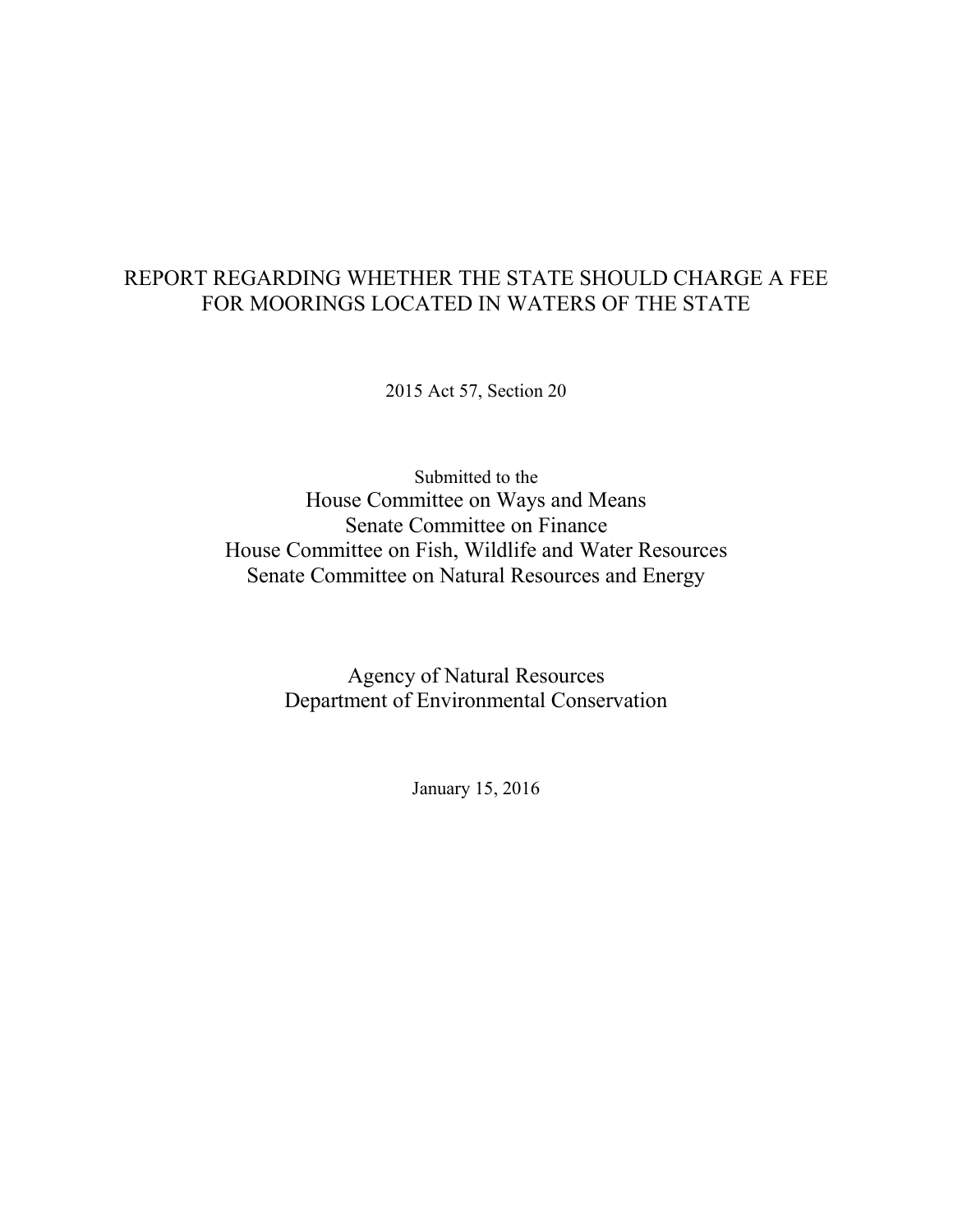### Summary

We recommend the legislature consider assessing a fee for mooring buoys in conjunction with regulation of floating objects in waters of the State. Floating objects are defined as buoys and floats not used as navigational markers. Since questions about such objects are typically fielded by the Lakes & Ponds Protection and Management Program, developing regulations would be in keeping with the Program's responsibilities and would ultimately support more consistency in how we respond to inquiries and complaints related to floating objects. Fee income would support the Lakes and Ponds regulatory team, allowing us to develop standards for management of floating objects in navigable waters of Vermont.

### Introduction

While researching questions posed by the legislature for this report, Lakes & Ponds found a range of approaches to mooring buoy management across Vermont. Mooring buoy fields in Lakes Champlain and Memphremagog are permitted by the Army Corps of Engineers and managed by municipalities or marinas, while mooring buoys on inland lakes are not regulated and are typically associated with privately owned shoreland properties.

Based on GIS images, we estimate there are 900 buoys in mooring fields of Lakes Champlain and Memphremagog. The U.S. Army Corps of Engineers does not have a full record of the number of buoys, because their mooring buoy registration system was not implemented until 2012. GIS estimates were checked by consulting with selected marinas (Table 1).

| Location   | <b>Entity</b><br># of     |                 | <b>Annual Fee</b>                  |  |  |
|------------|---------------------------|-----------------|------------------------------------|--|--|
|            |                           | <b>Moorings</b> |                                    |  |  |
| Charlotte  | Point Bay Marina          | 100             | $$1300 - $1450$                    |  |  |
| Newport    | City of Newport           | 60              | \$170 plus cost of mooring         |  |  |
|            |                           |                 | hardware (average $= $1,000$ )     |  |  |
| Shelburne  | Town of Shelburne         | 68              | \$650 resident, \$850 non-resident |  |  |
| Shelburne  | Lake Champlain Yacht Club | 155             | $$80 (+ $850$ membership dues)     |  |  |
| South Hero | Apple Island Marina       | 20              | \$895                              |  |  |

|  |  |  |  | Table 1. Data for selected mooring buoy fields in Lakes Champlain and Memphremagog. |  |
|--|--|--|--|-------------------------------------------------------------------------------------|--|
|  |  |  |  |                                                                                     |  |
|  |  |  |  |                                                                                     |  |

The Corps considers a number of factors when making permit decisions about the number of buoys in mooring fields, including navigational hazards, water depth, and boat length. The current approach to spacing of buoys is to draw a circle around each buoy with a radius of the boat's length plus five times the maximum water depth at the buoy location.

The Corps does not charge a fee for mooring field permits unless a project involves fill in a lake or wetland. As shown in Table 1, published fees for buoys in mooring fields range from \$170 (without hardware) to \$1450 (with hardware). Mooring fields are managed by organizations ranging from municipalities to commercial entities.

Table 1 does not include information about commercially managed mooring fields in Malletts Bay (Colchester). There has been ongoing controversy around the growing number of buoys in the Bay, and it has not been possible for DEC to obtain accurate information on the number of buoys in the Bay's mooring fields. The Colchester Selectboard is currently searching for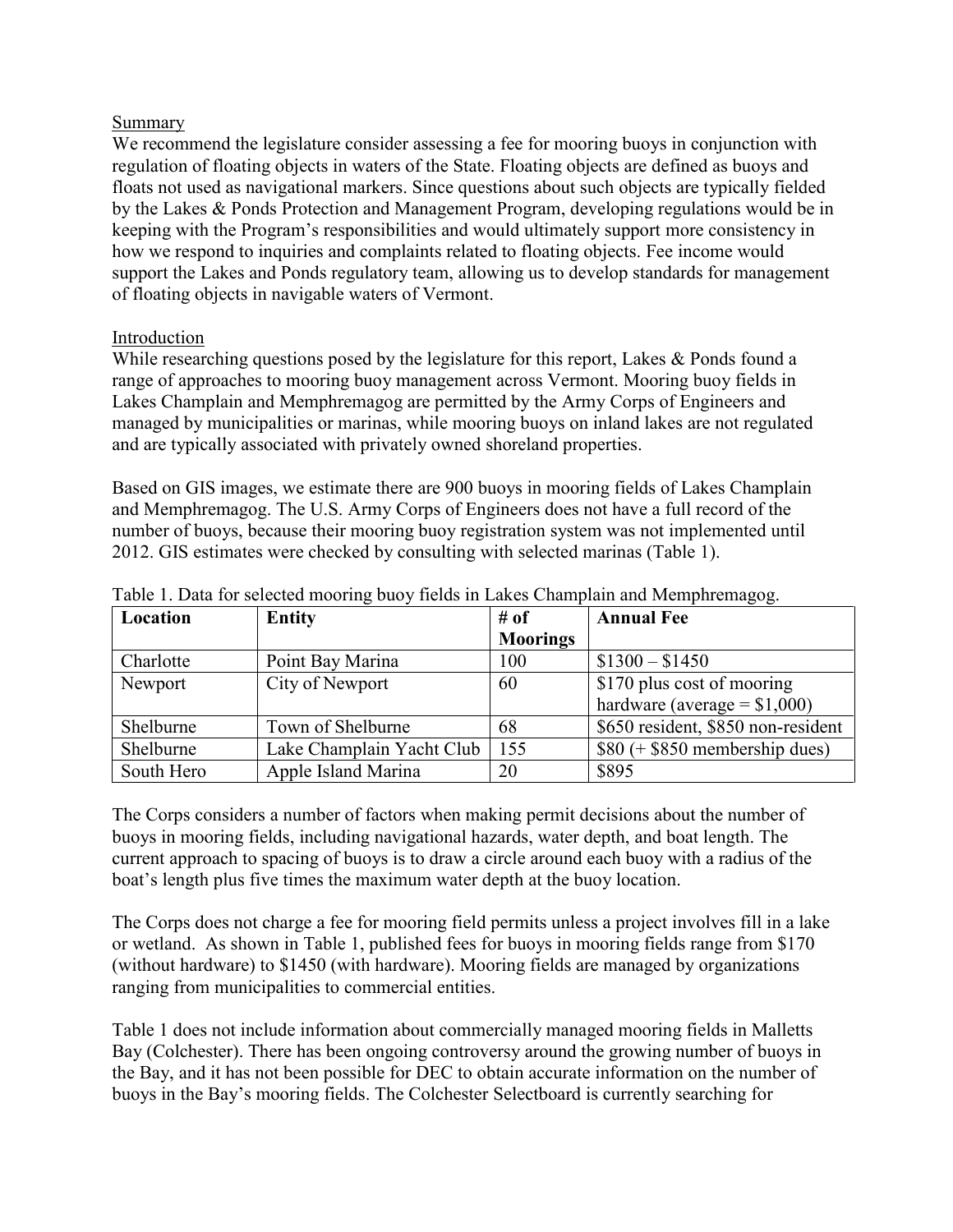resources to help resolve the controversy. This past September they reached out to Lakes & Ponds for input, because a lake encroachment permit had been issued for a dock adjacent to a growing mooring buoy field.

The State does not currently regulate buoys as long as the buoys do not unreasonably impede navigation (29 V.S.A. Chapter 11 §403). The determination as to whether a mooring buoy impedes navigation is based on factors such as layout of buoys, visibility of markers, distance from shore, common recreational uses of surrounding waters, habitat requirements of wildlife (*e.g*. loon nesting areas), and proximity of other floating structures.

### Recommendations

Recent experiences like that of the Colchester Selectboard indicate that charging a fee for mooring buoys in waters of the State should be undertaken in conjunction with more comprehensive regulation of floating objects. Kingsland Bay State Park managers report a freefor-all "circus" in the Bay, comprised of a combination of private mooring buoys installed for the summer and anchors dropped on a nightly basis. The Park does not manage moorings in the Bay, nor does the Town of Ferrisburgh. On inland lakes, rafts, trampolines, and other recreational structures compete with mooring buoys for space in shallow water areas. In addition, the Lakes and Ponds Program has seen an increase in the number of buoys used to delineate no-wake zones and aquatic nuisance control areas. To support local communities and protect waters of the State, we recommend regulating floating objects in a manner comparable to New York State's approach. According to 2014 New York Laws, "The commissioner may authorize, through the issuance of a revocable permit, the placing in the navigable waters of the state, of mooring buoys, bathing beach markers, swimming floats, speed zone markers, or any other floating object having no navigational significance, if in his opinion the placing of such floating object will not be a hazard to navigation" (NY Nav L  $\S$  35-A (2014)).

If we follow the New York model, our fee structure would be differentiated based on type of use. Shoreland property owners would be allowed one floating object that is exempt from the permitting process. Government/municipal moorings would be registered but not charged fees, adjacent upland property owners would be charged \$25, non-property-owners \$50, slalom race courses or swimming area delineations \$100, and mooring fields (as a whole) \$200. Permit applications for non-exempt moorings or floats would require a "Letter of No-objection" from the local law enforcement agency (local sheriff or state police). New York's application process for Floating Object Permits entails obtaining such a letter from a local law enforcement official, documenting that the floating object placement does not create a hazard. For more information, see their permit application:

<http://nysparks.com/recreation/boating/documents/FloatingObjectPermitApplication.pdf>

We anticipate partnering with local law enforcement to monitor compliance, as we do with the Use of Public Waters Rules. Violations of the floating object permit requirement would result in a \$50 fine (consistent with New York's policy).

The New York State Park Marine Services Bureau that issues Floating Object Permits reports receive about 100 new permit applications per year, and they send annual renewal notices and receive 300 – 400 renewal requests each year. Since their jurisdiction excludes lakes in the Adirondacks, Catskills, and Tidewaters (Long Island), we estimate that their program's rates are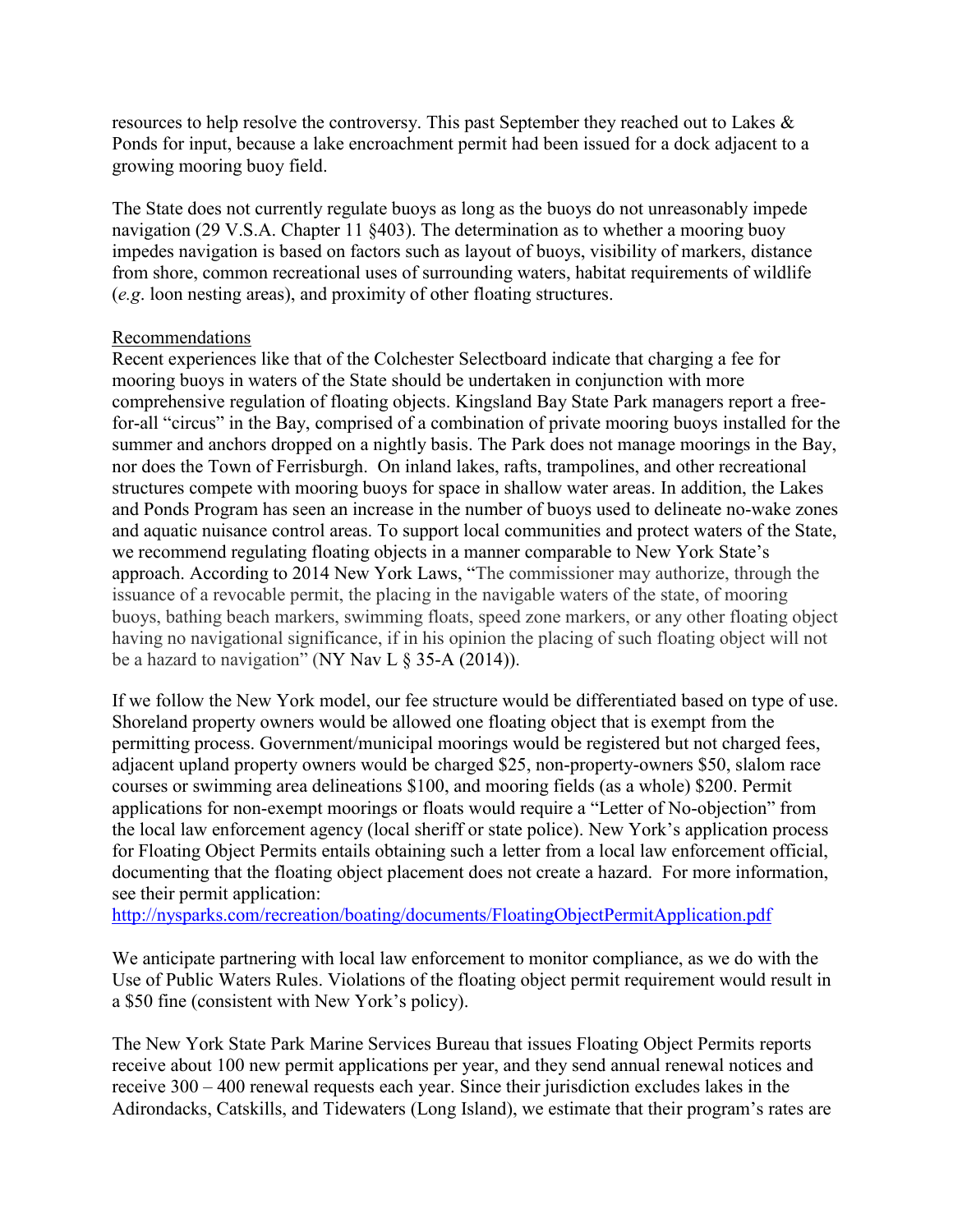based on an acreage of lakes about twice that of Vermont's lakes greater than 10 acres. Assuming rates are similar, we would expect about 50 new permit applications per year. For Vermont, we don't know the actual number of floating objects in total. Given the number of mooring buoys on Lake Champlain and Lake Memphremagog, and extrapolating from the New York data, we estimate that there may be 700 floating objects (with each field of buoys registered as one floating object) in Vermont, excluding one floating object per shoreland property. Based on other states' experiences, we anticipate we would initially get registrations from a fraction of the population, and over the course of five years, renewals would increase at the rate of about 100 registrations per year, followed by a gradual decrease in new renewals. Given the range of fees for different users, we use an average fee of \$50 to estimate the revenue in Figure 1. If we are more persistent than other states in requiring annual renewals, we would expect a geometric increase in fee revenue over the initial five years. Thereafter, we assume the rate of new applications would decrease and revenue would increase only gradually over time.



Figure 1. Estimated annual revenue based on an average of \$50 per floating object registration or renewal.

We identified New York State's approach as a likely model for Vermont after researching floating object regulations across New Hampshire, New York, and Washington (Table 2).

| <b>State</b>  | Agency                   | <b>Mooring Fees</b> | Use of         | <b>Source</b> |
|---------------|--------------------------|---------------------|----------------|---------------|
|               | <b>Responsible</b>       |                     | <b>Revenue</b> |               |
| New Hampshire | Department of            | \$125 application   | Marine Patrol  | MP staff      |
|               | Safety                   | fee, $$25 - 50$     |                |               |
|               |                          | annual              |                |               |
| New York      | <b>Marine Services</b>   | \$0 - \$95 annual   | Boating safety | MSB staff     |
|               | Bureau                   |                     | education      |               |
| Washington    | Department of            | \$25 application    | Water quality  | DNR staff     |
|               | <b>Natural Resources</b> | fee, \$175 to \$600 | protection     |               |
|               |                          | annual              |                |               |

Table 2. Comparison of mooring buoy regulations across several states.